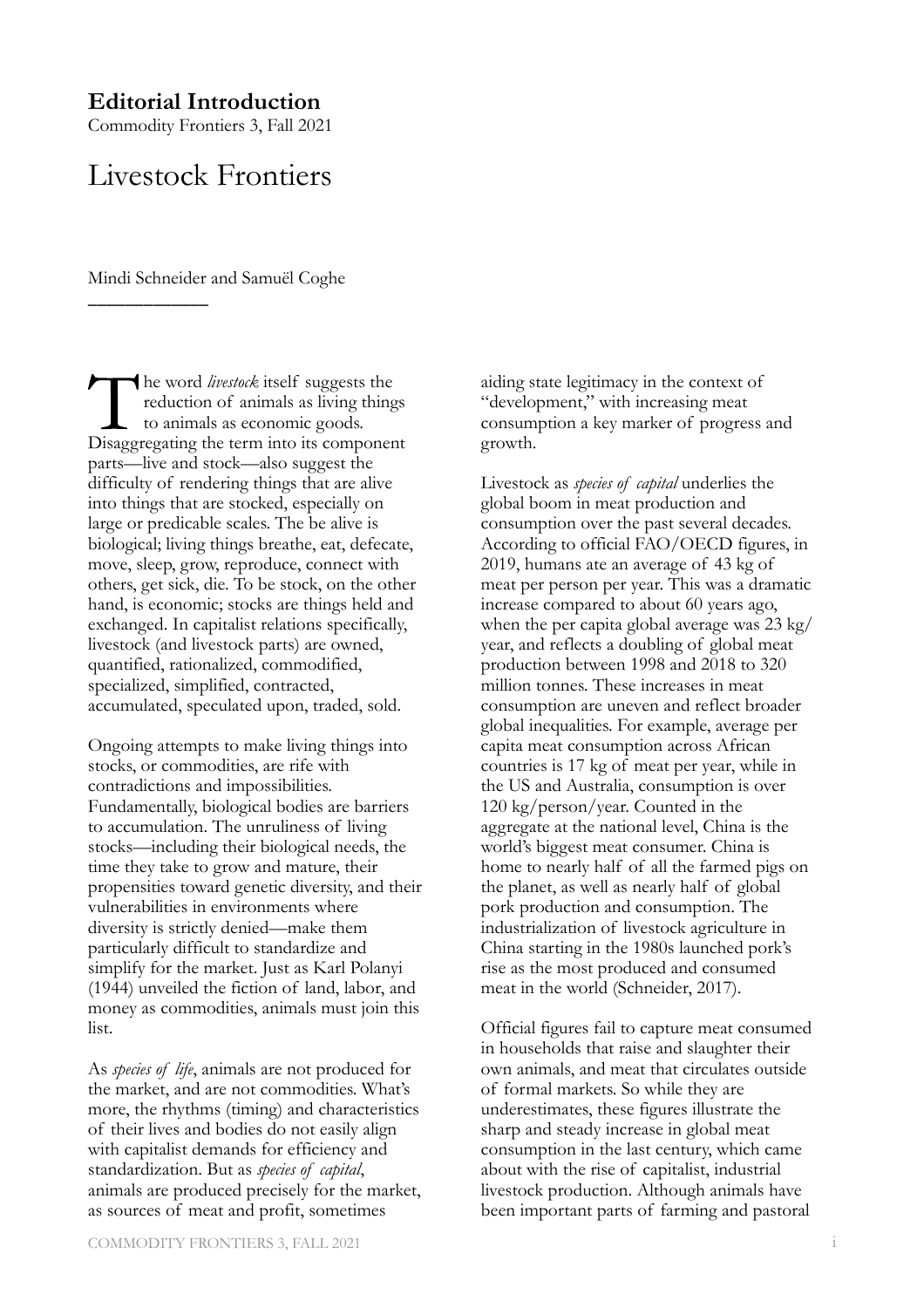systems for millennia, in the years following World War II, a radical transformation in livestock production was underway in the United States that would spur industrialization of livestock on a global scale. A convergence of military and industrial interests helped put these changes in motion.

## **I** During the early 1940s, the US government **ndustrial Livestock**

constructed 10 large-scale facilities to supply ammonia for manufacturing explosives. When the war ended, the government shifted munitions facilities from bomb to fertilizer production, repeating an "arms-to-farms" project that began during World War I, subsidizing agricultural firms to become chemical manufacturers (Johnson, 2016). With the post-war flood of industrial

nitrogen fertilizer, US agriculture was no longer dependent on manure, legumes, nitrogen-circulating farming practices, or other sources of nitrogen fertilizer to feed crops. Instead, farmers could purchase relatively inexpensive fertilizer, which in subsequent years, they used increasingly to feed monocultural fields of a narrow range of highly subsidized crops including maize, wheat, and later soy.

The fertilizer industry was one of the key forces underlying the separation and specialization of crop farms on the one hand, and livestock farms on the other, which intensified beginning in the 1970s. Building on Marx's ecology, John Bellamy Foster and Fred Magdoff (2000) termed the separation of livestock and crops in the post-war era as a second "metabolic rift" in human-nature relations under capital. In this metabolic rift, commodified industrial nitrogen (and



New Tennessee Valley Authority synthetic ammonia plant in Muscle Shoals, Alabama, USA, 1 January 1942. Photographer: Alfred T. Palmer. Photo Source: Library of Congress, United States Office of War Information.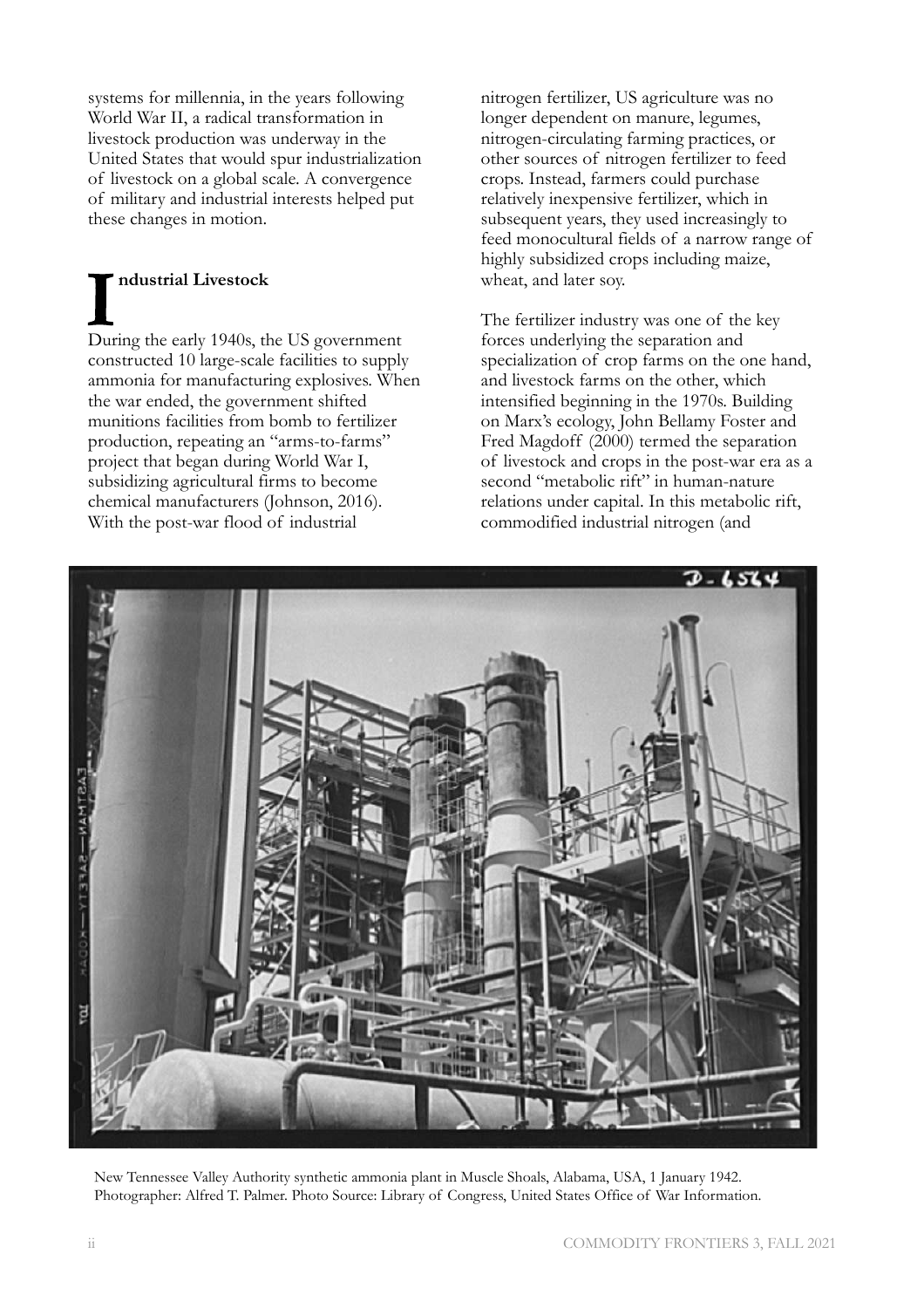phosphorus and potassium) replaced "natural" nitrogen sources and cycles (especially manure) in farming systems as *the* primary way to provide crop nutrition. This broke a plant-animal nutrient cycle that had enabled and grounded farming for thousands of years; a nutrient cycle that came to be framed as an impediment to scaling, specializing, and modernizing agricultural production. As a result of the rift, specialized crop and specialized *concentrated* livestock production soared in the US, as large-scale and capital-intensive operations emerged and rose to dominance, pushing small-scale modes of farming to the margins. Excess nitrogen became a pressing crisis, both in the form of fertilizer run off from the degraded soils of crop fields, and importantly, in the form of the rivers of manure flowing from industrial livestock production facilities.

Despite the ecological and social problems that began to emerge with the rise of largescale, specialized crop and livestock operations, this became the model that the US government and US-based firms would export around the world through development projects and financing, UScentered trade restrictions, and the disposal of US surplus production first as aid, and later as "cheap" grains. Referred to as a "livestock revolution," the production of livestock increased globally during this period, along with rising meat consumption and incomes. From the late 1970s, US-based transnational agribusiness corporations came to play increasingly powerful roles in crop and livestock production and circulation in the US, and in extending the capitalist logics and methods of the industrial mode of production around the world. Agribusiness firms involved in industrializing livestock were also developing in Europe.

Philip McMichael (2009) refers to this post-1970s era as the *corporate food regime*, observing the increasing power of agrifood capitals in the organization and operation of food production, circulation, and consumption. In this period, the profits, market shares, geographic spread, and influence of a narrow range of increasingly concentrated transnational agribusiness corporations (TNCs) has grown. Although agribusiness TNCs record the lion's share of profit in agrifood systems and enjoy

extraordinary influence in policy circles and over other economic actors, they cannot and do not—operate without strong financial and other supports from governments and intergovernmental organizations. State actors (ministries, courts, university scientists), international financial institutions and banks, and institutions of global governance facilitate the power of TNCs. Agribusinesscentered laws and regulations in and between countries around the world help to variously subsume the reproduction of contract and other farmers, farm workers, soil, water, nitrogen, and other "resources" into capitalist circuits.

As in other global agrifood sectors, TNCs are powerful in livestock and meat production, particularly in its industrial form. TNCs deal in livestock genetics, bodies, feed (including seed and agrochemicals), pharmaceuticals, equipment, and technological infrastructure. They operate as key components of what Tony Weis (2013) refers to as the *industrial grain-oilseed-livestock complex*.

The industrial grain-oilseed-livestock complex is the dominant system of agriculture across the temperate world, and is spreading to significant parts of the tropics. Its landscapes can be likened to islands of concentrated livestock within seas of grain and oilseed monocultures, with soaring populations of a few livestock species reared in high densities, disarticulated from the surrounding fields. These islands of concentrated livestock and seas of monocultures are then rearticulated by heavy flows of crops such as corn/maize, barley, sorghum, soybeans, and rapeseed/canola cycling through animals. This disarticulation and rearticulation is mediated by an array of technologies, inputs, and large corporations, and marked by the loss of large volumes of usable nutrition. (8)

Weis's work builds on and echoes Harriet Friedmann's notion (2000, 481) that in the world food economy,

Plants and animals have been turned into homogenous rivers of grain and tides of flesh, more closely resembling the money that enlivens their movement from field to table, than their wild ancestors.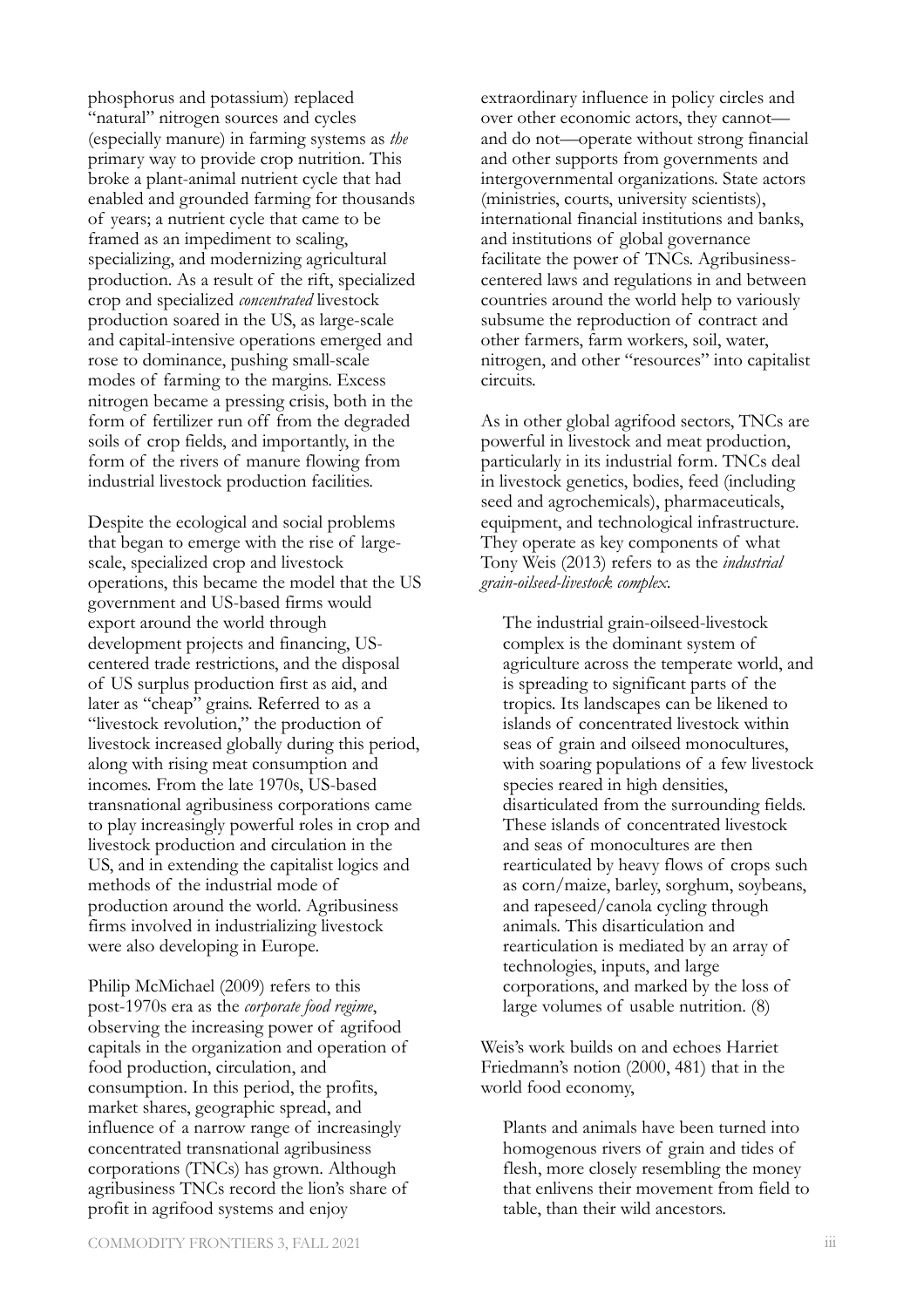The edifice of Weis's livestock-feed complex is built upon attempts to override the animal's biological body as a *species of life*; to override the barriers to accumulation that eating, moving, defecating, vulnerable-to-disease things create. Industrial livestock production is an edifice—and an enterprise—built on precarious biological foundations.

Today, the spatial separation of livestock from feed production–a separation that can span the globe as pigs in China are fed with soy grown in Brazil and the United States—is one of the hallmarks of modern, capitalist, industrial livestock production. Capitalist firms produce industrial livestock and meat through arrangements with farmers, governments, research institutes, and other firms. Firms and farms feed livestock through the transnationalization of crop monocultures and trade, and work to keep animals productive through infrastructure and technology (especially the confined animal feeding operation, or CAFO), pharmaceutical interventions, and biosecurity measures that discipline hog house labor (Blanchette, 2015). A global livestock genetics industry is steadily reducing genetic diversity in livestock breeding, commodifying genetic materials and

bodies, and narrowing of the genetic pool. Commodified livestock genetics are sold in the form of semen and sexual services, and commodity livestock are sold in live animal form as carriers and embodiments of the genetics that they will pass on to future generations. Commodity livestock are also, of course, sold as flesh.

The industrial livestock production that began in earnest in the US in the years following WWII has come under increasing attack in the past 20 or so years. Scientists and activists have drawn out the tremendous social and ecological costs of rearing domesticated animals such as pigs, cattle, and poultry, and sometimes sheep and goats, in large-scale industrial facilities. The list of "crimes" is long. The FAO estimates that livestock production in general is responsible for 14.5 percent of greenhouse gas emissions. While these figures include all forms of livestock rearing, extensive cattle ranches in countries like Brazil and intensive pig and poultry production in places like the US and China are the major drivers of livestock-related climate change. These extensive and intensive systems are also connected to environmental degradation (through deforestation, water and air pollution, topsoil loss and degradation,



Confined animal feeding operation (CAFO) near La Gloria, Veracruz, Mexico. April 2006. Photo Source: [Flickr.](https://www.flickr.com/photos/skytruth/3489433872)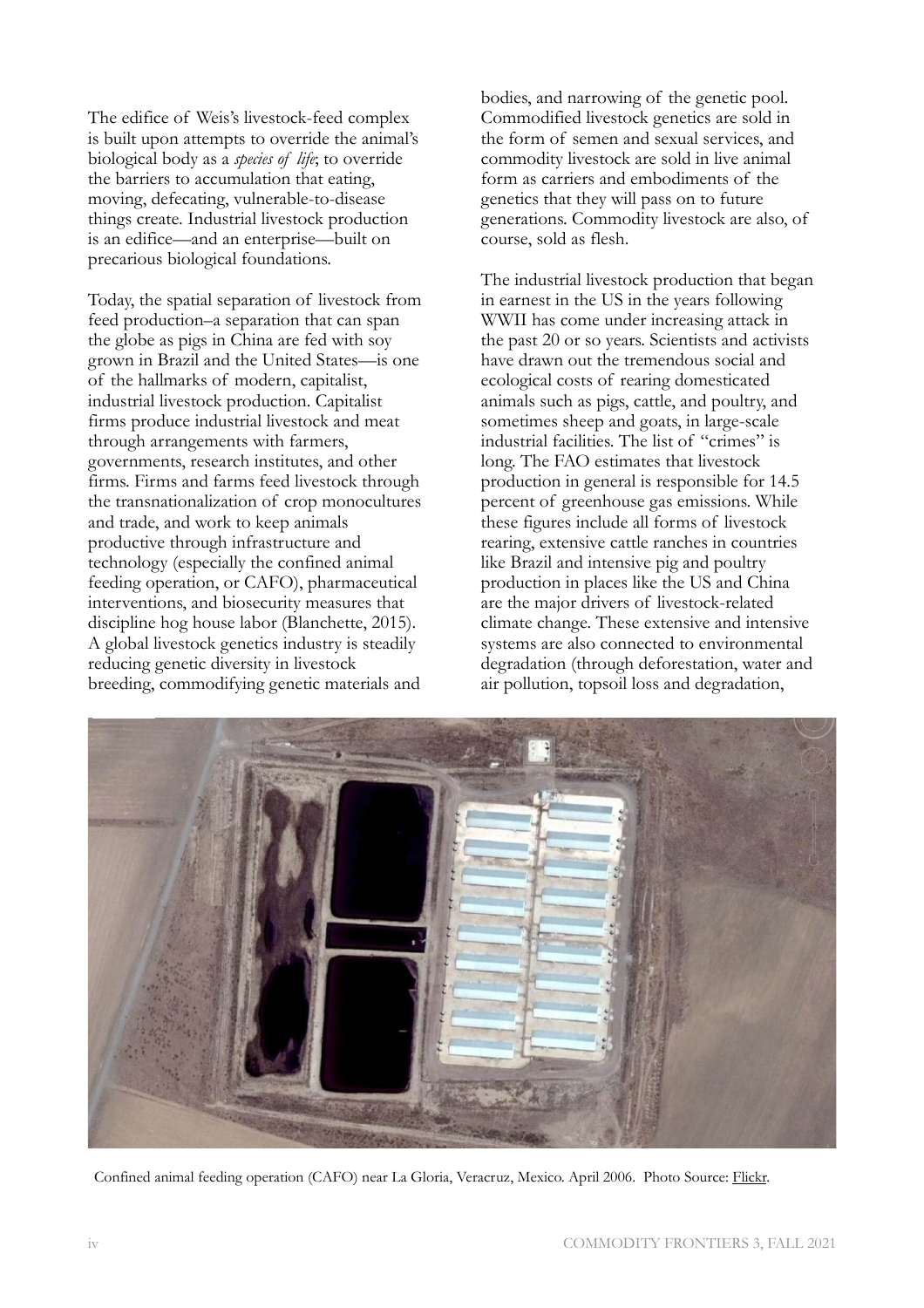biodiversity loss from pesticide use in fodder production and overuse of synthetic fertilizers and manure), violating animal rights, compromising food safety, and increasing public health risks through zoonoses. At the same time, discourses about the health benefits of animal proteins (meat, eggs, and dairy), virulent throughout much of the twentieth century, have been more and more challenged by a discourse stressing the value of plant proteins and the health risks of (red) meat (over)consumption. Labor abuses, inhumane working conditions and hours, and the degradation of human lives working in industrial production and slaughter facilities are also common, persistent, deepening, and steadily racialized and gendered (see the interview with Carrie Freshour in this issue).

**Ranges of Livestock**<br>
But while industrial livestock production is

the fastest growing and most dominant form of raising animals for meat in the world today, it is one of a broad range of livestock production systems. On one end of the spectrum, concentrated animal feeding operations, or CAFOs, that house hundreds to thousands of animals together in enclosed structures are the ultimate form and expression of industrial livestock production. Corporate and state-owned CAFO firms and farms in the United States, China, and Europe produce most of the meat sold and (over) consumed in the world today.

At the other end of the spectrum are various forms of extensive livestock production, most notably pastoralism. Pastoralism, the "extensive keeping of locally adapted animals on natural bush and grassland" (Meat Atlas: 48), emerged and evolved after the domestication of livestock in the Fertile Crescent about 10,000 years ago and involves various degrees of mobility, from highly nomadic systems to sedentary agropastoralism. Today, the number of pastoralists is estimated at 200 million and, together with their cattle, goats, sheep, yaks, camels, llamas, reindeer, and other animals, they inhabit extensive and often marginal rangelands on all continents except Antarctica.

Between these two poles, people around the world raise animals to work, eat and/or sell in a variety of systems, at a variety of scales, and through a variety of exchange relations. It is a mistake to consider livestock production systems only in the aggregate; a monolithic view of livestock raising centers the dominant industrial mode, with the risk of invisibilizing a range of not-necessarily-capitalist systems, practices, food- and lifeways (see Curley, this Issue; see also Houzer and Scoones, 2021).

Although livestock production in general makes use of more than 50 percent of the world's lands surface and provides a livelihood for hundreds of millions of people (Meat Atlas: 48), its changing modes of production and its role in transforming the global countryside and shaping the modern world have been long overlooked by historians and other scholars of global capitalism and commodities. The reasons for this neglect are puzzling, especially since livestock and livestock commodities have been shipped and traded over long distances in different parts of the world for centuries, long before the 'livestock revolution' in the second half of the twentieth century, and also played a key role in early European colonization efforts (Sluyter, 2012; Woods, 2017).

Livestock are commodified in multiple ways: their meat, milk, and eggs are sold (in many different forms) for human consumption; their genetics are selected, recombined, patented, and sold; their hides, wool, and feathers and other body parts are processed, traded, used, and turned into new commodities (see Marten Vanden Eynde's interview with Christien Meindertsma in this issue); and some animals are themselves commodified as breeding stock. Beyond commodification (and sometimes including commodification), how humans engage livestock animals is also multiple from using manure as fuel and fertilizer, to enrolling animals as draught animals (e.g. cattle, yaks and buffaloes), to using them as human transport (e.g. camels, horses and mules), to serving as "mobile banks" that can be sold when school fees or other bills come due, to carrying out cultural and familial "traditions." Moreover, in many societies, cattle have long been and still are accumulated to enhance the social prestige and economic security of their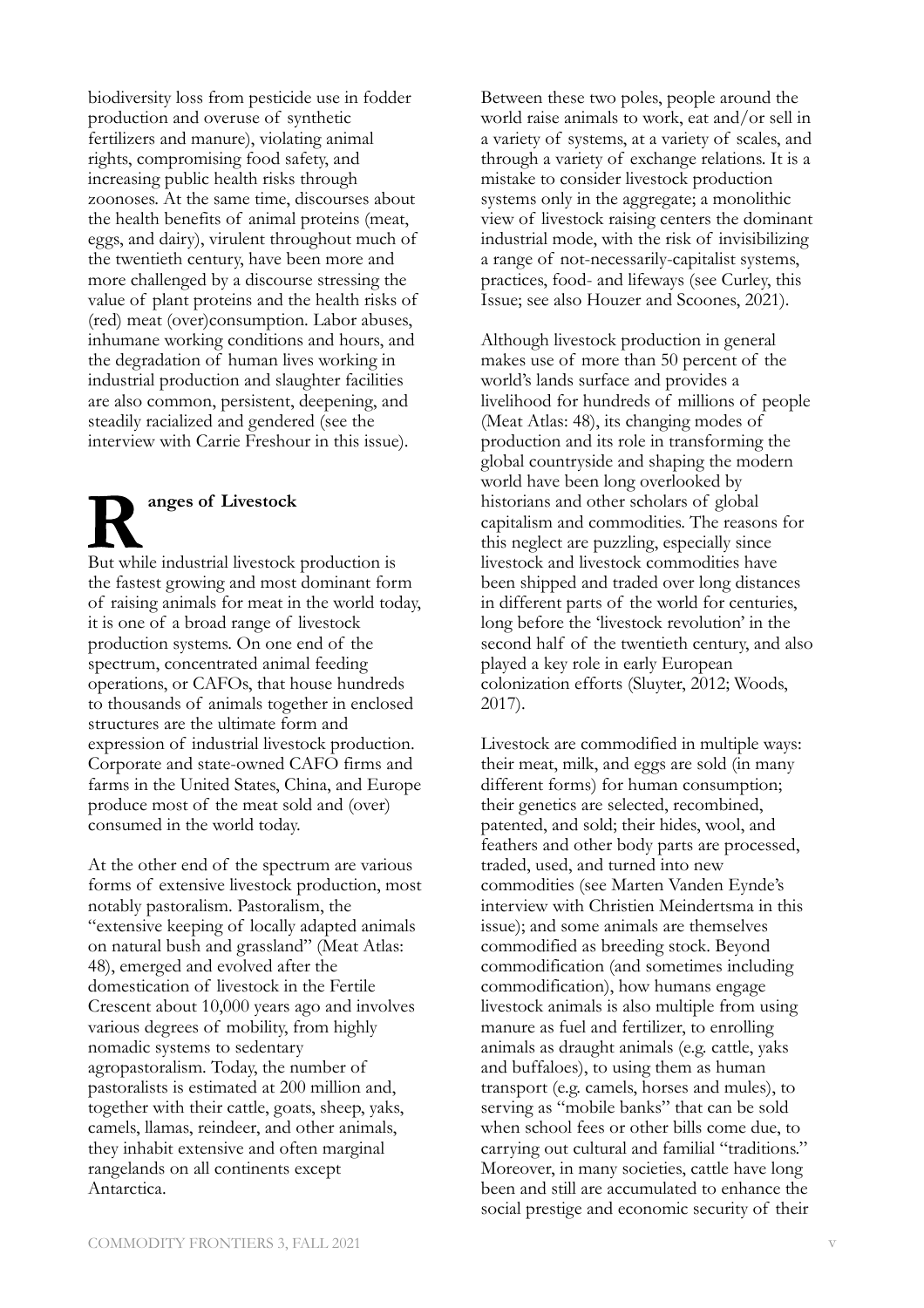

A nomad milks a group of goats that have been tied together by their necks, 21 June 2012. Photo Source: Taylor Weidman/The Vanishing Cultures Project, [Wikimedia Commons.](https://commons.wikimedia.org/wiki/File:Mongolia_103.JPG)

owners and/or to be used for specific transactions such as bridewealth, uses that have not necessarily vanished with the spread of capitalism.

# In this issue of Commodity Frontiers,

contributors take up issues relating to animals, livestock, and livestock production through a commodity frontiers lens. Fueled by increasing (local, national, imperial, and global) livestock production "developments" and demands for livestock products—most notably (but not only) meat—and reinforced by technoscientific innovations, new livestock frontiers have emerged and spread across the globe. With livestock frontiers we mean both processes and sites in which animals are bred, reared, cured, traded, and commodified in novel ways, by re-allocating land, labour, capital, knowledge, and other resources, to enhance productivity and maximize gains. By doing so, livestock frontiers have changed human-animal and interhuman social

relations, economic systems, and ecological landscapes in various and often unintended ways. Furthermore, livestock frontiers have become deeply entangled with frontiers in agriculture, securing the production of fodder crops such as soy and corn. These changes include, but are not limited to, the industrialization of livestock production that we discussed above.

Given the multitude of actors and processes involved in transforming livestock production and livestock-based commodities in the past and present, there are many possible angles from which to study livestock frontiers. This Issue opens with Tony Weis's contribution entitled, Animals as and on Resource Frontiers, in which he helpfully differentiates the exploitation of non-human animals in two forms: wild animals as "resource frontiers," and domesticated animals as and on "resource frontiers." Weis's piece begins in the confluence of European hunting and trapping of fur-bearing animals with the transformation of ecosystems and the destabilization of Indigenous societies in the development of settler-colonial economies in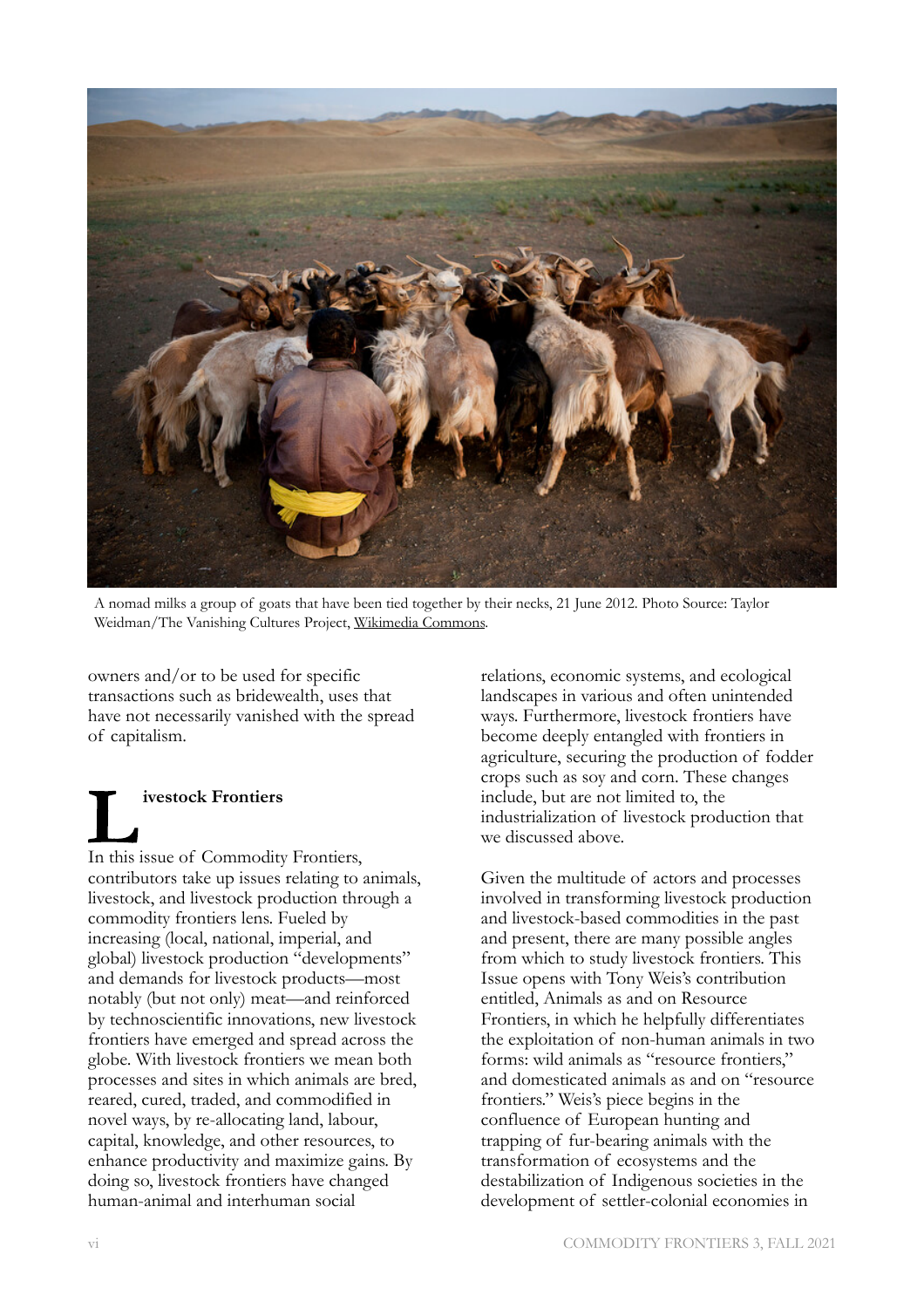North America. He concludes with present and mounting concerns over links between industrial cattle, pig, and poultry production with de-faunation and climate change.

In a similar vein, Joana Medrado examines the history and present-day dynamics of deforestation and cattle grazing in Brazil, one of the most important sites in the industrial grain-oilseed-livestock complex. With a focus on the long-standing alliance between agribusiness and the Brazilian state, she discusses the legal theft of Indigenous lands and the deterritorialization and deforestation of the Amazon.

In their interview with Carrie Freshour, the piece by Hanne Cottyn and Stha Yeni takes us to the "poultry capital of the world" in the US South. They discuss Dr. Freshour's research on racist exploitation of workers in poultry production facilities, including workers' resistance, capitalist and state backlash, and the impacts of COVID-19 on workers' health and safety.

Rounding out the contributions related to industrial livestock production is Maarten Vanden Eynde's interview with Christien Meindertsma, the Dutch designer who researched and wrote a booked called Pig 05049 that chronicles the many consumer products made from a pig called 05049. They discuss Meindertsma's motivations for making the book and reflect on some of the challenges of promoting and brining about social change regarding meat (and other) consumption.

Andrew Curley's piece looks at frontiers as "literal sites of struggle," discussing the violence of colonialism in the US Southwest and the resilience of Diné (Navajo) relationships with sheep. He considers how Diné connections to sheep are part of decolonial struggles, including among young people and in a locally based organization that promotes "sustainable livelihood through the Navajo way of life."

Sustainable ways of life are also at the center of Natasha Maru's contribution about the Salim Mama Youth Course in Gujarat state of Western India, which trains youth in pastoralism and ecosystems. Maru argues that in addition to raising enthusiasm and knowhow around pastoralism, the course contributes to ongoing resistance against state induced corporate capture of economy, society, and nature in the region.

Eric Vanhaute's article examines peasant work historically and today. As predominantly unwaged labor, he looks at how peasant work underlies the expansion of civilizations, empires, states, and economies for the last ten millennia, and argues that peasant work is foundational for resolving contemporary socio-ecological crises, including those related to capitalist industrial livestock production.

This Issues closes with Jonas M. Albrecht's review of Joshua Specht's book Red Meat Republic.

### *References*

- Blanchette, A. (2015). 'Herding Species: Biosecurity, Posthuman Labor, and the American Industrial Pig.' *Cultural Anthropology*, 30(4), 640–669. https://doi.org/10.14506/ca30.4.09
- Cushman, G.T. (2013). *Guano and the Opening of the Pacific World: A Global Ecological History.* New York, NY: Cambridge University Press.
- Foster, J.B. and F. Magdoff (2000). 'Liebig, Marx, and the Depletion of Soil Fertility: Relevance for Today's Agriculture.' In F. Magdoff, J.B. Foster, and F.H. Buttel (Eds.), *Hungry for Profit: The Agribusiness Threat to Farmers, Food, and the Environment* (pp. 43-60). New York, NY: Monthly Review Press.
- Friedmann, H. (2000). 'What on Earth is the Modern World- System? Foodgetting and Territory in the Modern Era and Beyond.' *Journal of World-Systems Research* 1(2): 480-515.
- Houzer, E. and I. Scoones. (2021). *Are Livestock Always Bad for the Planet? Rethinking the Protein Transition and Climate Change Debate*. Brighton: PASTRES. https://pastres.org/livestock-report.